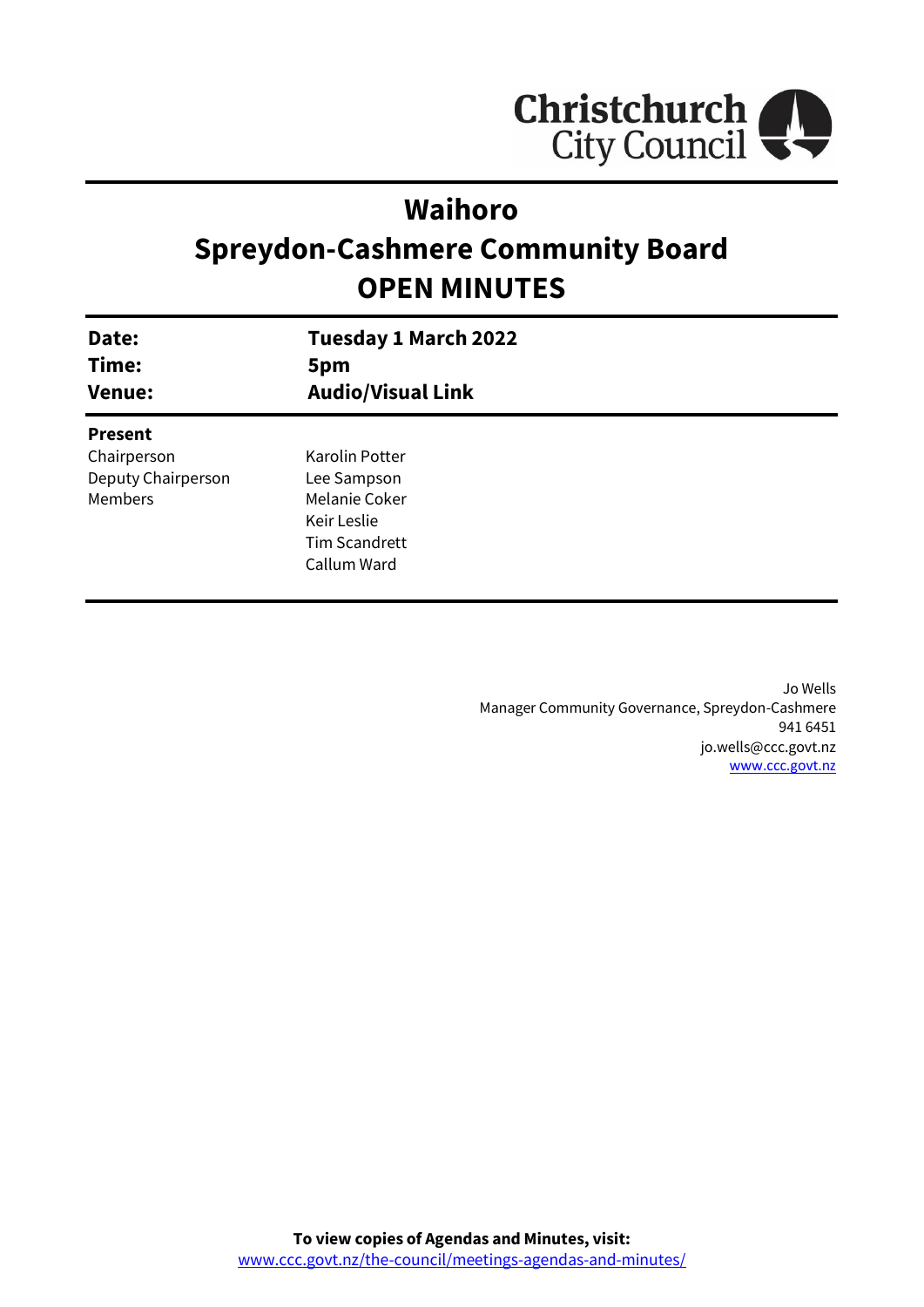

- **Part A Matters Requiring a Council Decision**
- **Part B Reports for Information**
- **Part C Decisions Under Delegation**

#### **Post Meeting Note:**

It is noted that this meeting was held via audio/visual link on the Zoom platform due to the country being under the COVID-19 Protection Framework (Red Traffic Light) on the date the meeting was scheduled. The meeting was also livestreamed and recorded on the Board's YouTube channel [\(https://www.youtube.com/channel/UCGweLMco4E1iIUpXZ7voUgA\)](https://www.youtube.com/channel/UCGweLMco4E1iIUpXZ7voUgA). These minutes provide a written summary of the meeting proceedings.

### **Karakia Tīmatanga**: Keir Leslie.

The agenda was dealt with in the following order.

### **1. Apologies Ngā Whakapāha**

**Part C** 

There were no apologies.

### **2. Declarations of Interest Ngā Whakapuaki Aronga**

#### **Part B**

There were no declarations of interest recorded.

### **3. Confirmation of Previous Minutes Te Whakaāe o te hui o mua**

#### **Part C**

### **Community Board Resolved SCCB/2022/00007**

That the minutes of the Waihoro Spreydon-Cashmere Community Board meeting held on Wednesday, 16 February 2022 be confirmed with the following amendments:

- **•** Item 4.1 Public Forum Graeme Dingle Foundation A Board member noted that there is a principle that is important in local body issues that the ratepayer does not pay for that which is the taxpayer's responsibility.
- **Item 4.2 – Public Forum – Somerfield Park** She noted that the public toilet at Cashmere Valley Reserve View Park is much safer and in better condition.
- **Item 7 – Reserves Act Hearings Panel Report on Cashmere Tennis Club Lease Application** – A Board member suggested that the club consider a scholarship programme that would allow young players who could not afford membership to receive training and court access.
- **Item 7 – Reserves Act Hearings Panel Report on Cashmere Tennis Club Lease**  Application - Staff replied that the triangle of land volley wall and a small area around this is part of the lease area so the club has exclusive use of it. But this area is not fenced and in practice the club is happy for the community to use it. Another Board member suggested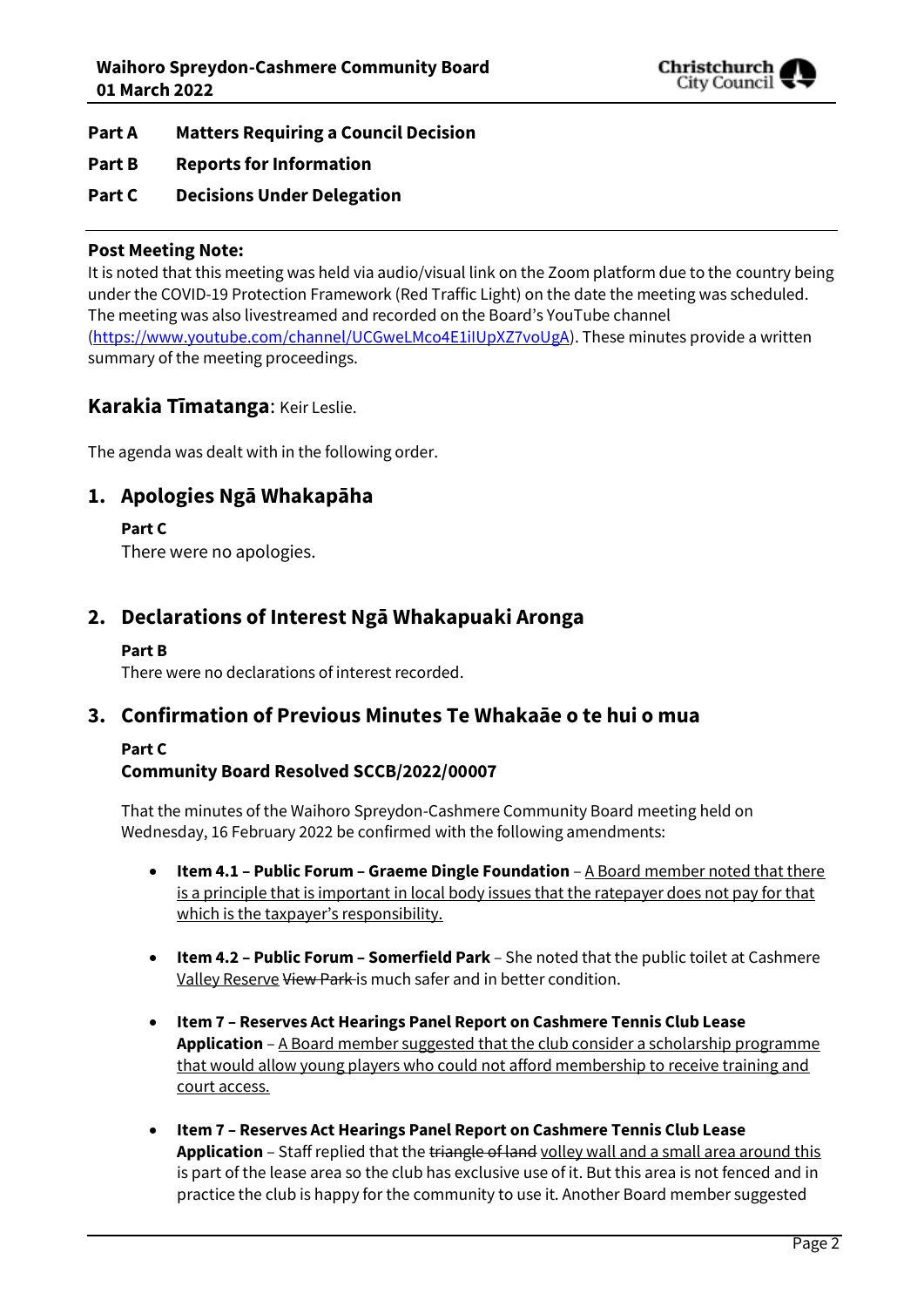

that staff ask for assurance from the club that it continue to make the area available for public use. The rest of the triangle of land is outside the lease area and so is open to the public.

Lee Sampson/Tim Scandrett **Carried**

### **4. Public Forum Te Huinga Whānui**

#### **Part B**

#### **4.1 Mt Vernon Park – Vehicle Break-Ins**

Alan McDonald spoke on behalf of the Port Hills Park Trust regarding its history and recent vehicle break-ins at the Mt Vernon Park carpark.

Mt Vernon Park is owned and administered by the Port Hills Park Trust. The park extends from the edge of the city to Summit Road and is bounded by Rapaki Track and Huntsbury Spur. The Trust's aim is to conserve and enhance the natural environment and provide opportunity for public recreation. The Trust has recently purchased two small sections of land to expand the park.

Mr McDonald advised that there has been a recent increase in vehicle break-ins in the park's carpark. While the Trust has undertaken the actions below, the break-ins have continued:

- Pruned vegetation to improve sightlines
- Worked with the Community Patrol to increase their patrols
- Installed signs from the Community Patrol warning people not to leave belongings in their vehicles
- Reported the break-ins to the Police.

The Police advised that installing a closed circuit television (CCTV) may be beneficial, but the camera would need to be of sufficient quality to capture license plate numbers. Mr McDonald noted that the Trust has limited funding so may not be able to purchase a camera without funding support.

The Trust also asked the Police for additional signage, but were advised that the Police do not produce such signs.

A Board member noted that the Trust could apply to the Board's Discretionary Response Fund for funding for CCTV.

A Board member noted that CCTV can be a good tool, but effective crime prevention often includes a range of measures.

A Board member noted that the Trust had undertaken an informal crime prevention through environmental design (CPTED) assessment, but it could also be useful for the Council to undertake an assessment if there is staff resource.

The Chairperson thanked Mr McDonald for his presentation.

#### **Part B**

The Waihoro Spreydon-Cashmere Community Board agreed to:

1. Request urgent staff advice on whether the Council produces signage discouraging vehicle break-ins.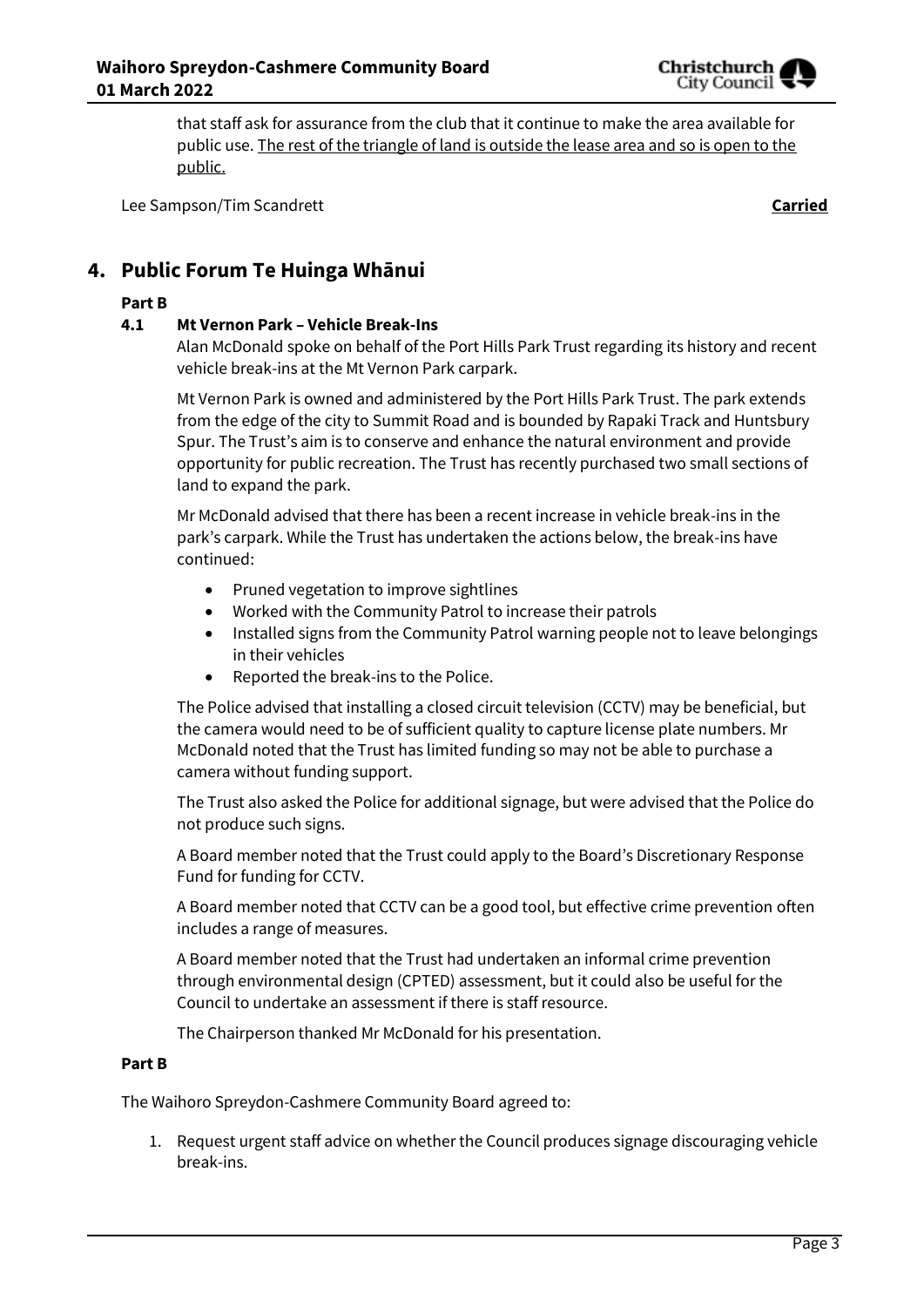- 2. Request urgent staff advice on whether there is a staff resource to undertake a crime prevention through environment design (CPTED) assessment for the Mt Vernon Park carpark.
- 3. Request urgent staff advice on funding options for a closed circuit television (CCTV) at the Mt Vernon Park carpark.

### **4.2 Age Friendly Spreydon-Cashmere Committee – Transport Priorities**

Helene Mautner spoke on behalf of the Age Friendly Spreydon-Cashmere Committee about its Transport Subcommittee's priorities. The Subcommittee has proposed that Environment Canterbury (ECan) implement the following:

- Reinstate some bus routes eliminated in the 2012 review
- Reinstate hill bus routes
- Extend Super Gold free travel times to 9am to 4:30pm
- Reduce the minimum top up amounts on bus cards to make it more affordable for older adults on limited incomes.

The Subcommittee has proposed that the Council implement the following:

- Involve older adults in strategic planning
- Prioritise footpath upgrades, particularly around retirement communities, shopping, health offices and nearby local amenities used by older adults
- Replace deep kerb gutter channels, which are trip and fall hazards
- Support Age Concern transportation programmes such as Staying Safe Driving courses, Life Without a Car and the Total Mobility Scheme
- Require bells on cycles and scooters for the safety of riders and the public
- Install seating by bus stops and rest seating along walking routes to bus stops
- Plant native trees by bus stops to provide shade and improve the urban environment.

The Subcommittee has discussed the above proposals with ECan and the Council. It also plans to make a submission on ECan's Draft Annual Plan 2022-23.

A Board member suggested that ECan increase bus routes in Spreydon and Somerfield where there are gaps. They also suggested that there be free bus services for all passengers across the country for a trial period.

A Board member noted that extending Super Gold free travel times on buses would help keep more people active in the community. Ms Mautner noted that this would also bring more people into the city centre, which would help local businesses.

Board members indicated their support in principle for the Subcommittee's proposals and thanked it for its work.

The Chairperson thanked Ms Mautner for her presentation.

#### **Attachments**

A Presentation - Age Friendly Spreydon-Cashmere Committee - Transport Priorities **·** 

### **5. Deputations by Appointment Ngā Huinga Whakaritenga**

#### **Part B**

There were no deputations by appointment.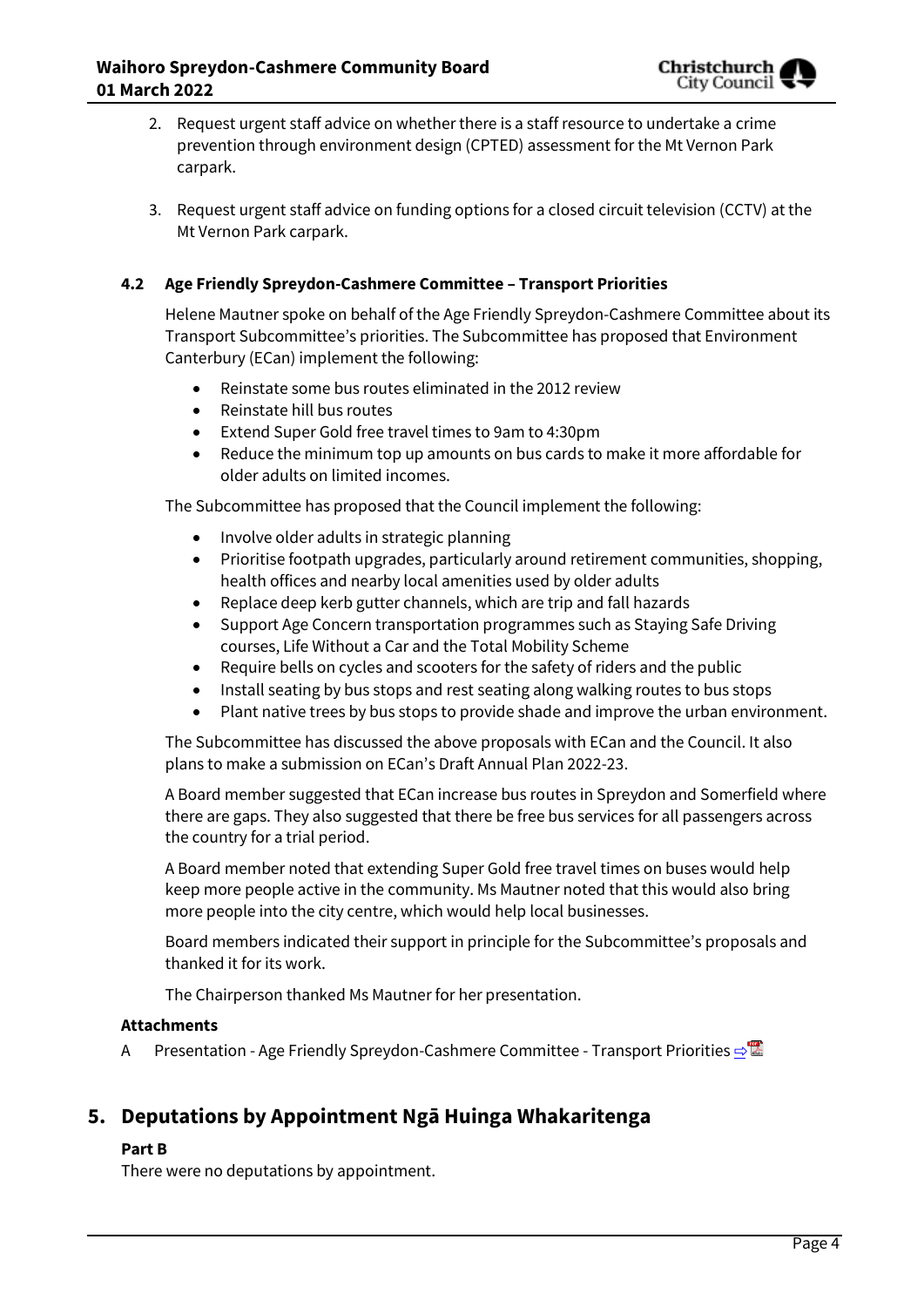

### **6. Presentation of Petitions Ngā Pākikitanga**

#### **Part B**

There was no presentation of petitions.

### **7. Erosion and Sediment Control Monitoring and Enforcement Board Comment**

The Board heard from staff, who shared the key points from the report.

A Board member asked if there is a threshold for the amount of sediment permitted to be discharged from development sites. Staff replied that the Council's consent requires sediment discharge to not exceed a certain threshold, and in practice stormwater from development sites complies with this if it is clear. Development sites are required to have measures in place to mitigate sediment discharge.

A Board member suggested that the Council introduce more significant fines for non-compliance, and increase education for erosion and sediment control for the development industry.

A Board member asked if Environment Canterbury was responsible for inspecting and monitoring erosion and sediment control in the past. Staff replied that Environment Canterbury had some responsibility for this prior to the Council being granted a global consent to discharge water from the stormwater network.

A Board member suggested that the Council's feedback on the Government's Resource Management Act reform consider the impact of developments on erosion and sediment discharge.

### **Community Board Resolved SCCB/2022/00008**

### **Part C**

That the Waihoro Spreydon-Cashmere Community Board:

 $\mathbf{1}$ . Receive the information in the Erosion and Sediment Control Monitoring and Enforcement Report.

### Callum Ward/Tim Scandrett **Carried**

### **Attachments**

A Presentation - Erosion and Sediment Control Monitoring and Enforcement [⇨](../../../RedirectToInvalidFileName.aspx?FileName=SCCB_20220301_MAT_7747.PDF#PAGE=6)

### **8. Elected Members' Information Exchange Te Whakawhiti Whakaaro o Te Kāhui Amorangi**

#### **Part B**

Board members shared the following information:

- A Board member heard from a resident who suggested that a pedestrian bridge be built over the railway tracks in Addington. The resident may speak to the Board at a future meeting.
- A Board member attended a Cashmere Residents Emergency Support Team meeting.
- A Board member attended an Addington Neighbourhood Association meeting.
- A Board member noted that the Spreydon Sunflower Competition was held recently.